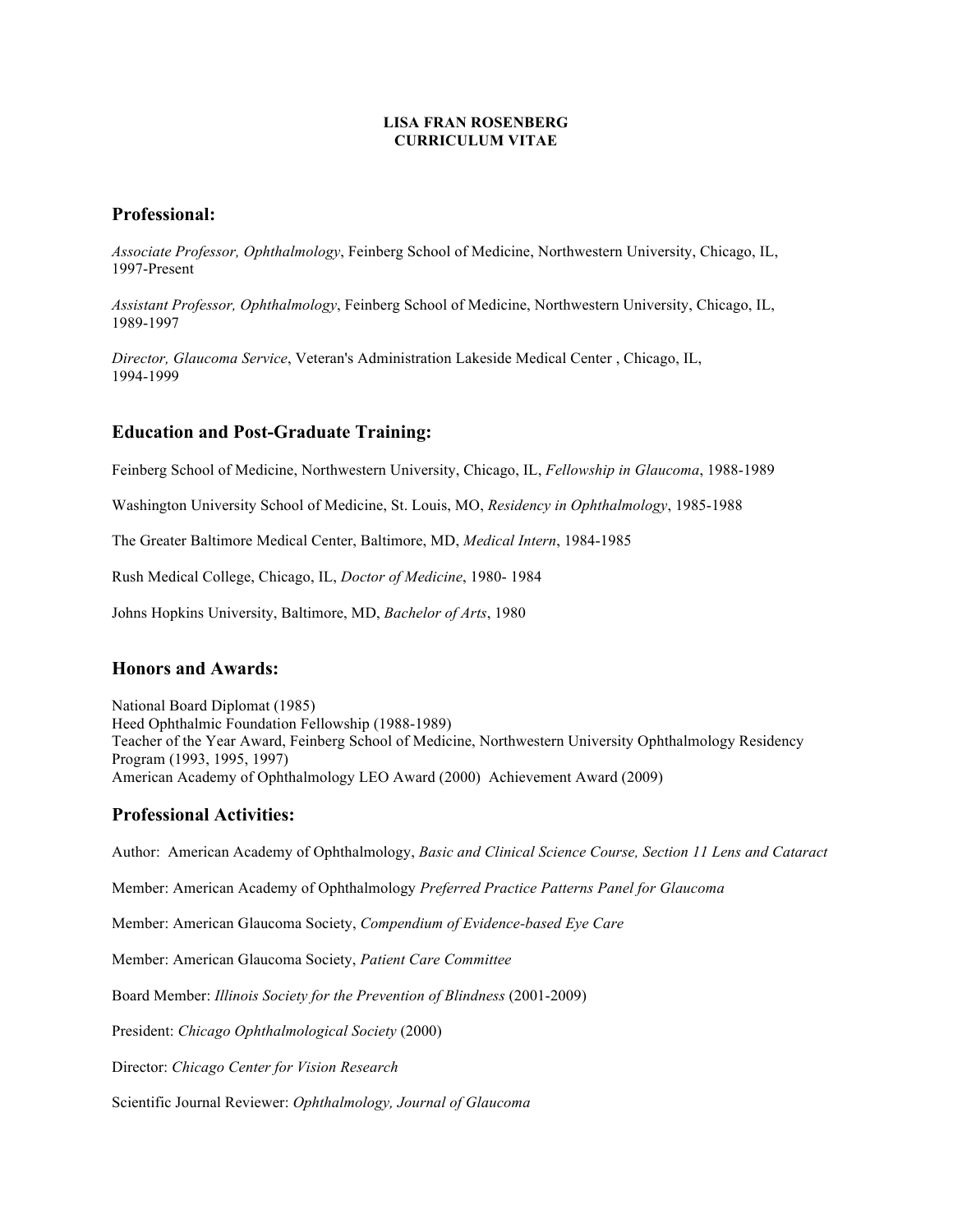Member: Northwestern Memorial Hospital, Medical Executive Committee

Founding President, *Chicago Glaucoma Society*

Team Ophthalmologist, *Chicago Blackhawks Hockey Team* 

## **Teaching Administration:**

Fellowship Training, Glaucoma, Feinberg School of Medicine, Northwestern University, and University Eye Specialists, Chicago, IL

Residency Training, Ophthalmology, Feinberg School of Medicine, Northwestern University, Chicago, IL

Scientific Basis of Medicine, Ophthalmology (Chairman 1994-1998)

Chicago Curriculum in Ophthalmology (Director 1993-1998)

Mechanisms of Disease, Ophthalmology (Chairman 1993-1994)

Ophthalmology Clinical Clerkship (Director 1989-1998)

Pathophysiology, Ophthalmology (Director 1989-1993)

Physical Diagnosis, Ophthalmology (Director 1989-1992)

## **Publications:**

Robinson DA, Zee DS, Hain TC, Holmes A, **Rosenberg LF**: Alexander's Law: Its behavior and origin in the human vestibulo-ocular reflex. Ann Neurol 16:714-722, 1984.

**Rosenberg LF**, Miller NR: Visual results after microsurgical removal of meningiomas involving the anterior visual system. Arch Ophthalmol 102:1019-1023, 1984.

Jost BF, Olk RJ, Spurrier MH, **Rosenberg LF:** Effect of intravenous fluorescein on fluorescent treponemal antibody testing. Am J Ophthalmol 102:278-279, 1986.

**Rosenberg LF**, Burde RM: Progressive visual loss caused by an arachnoidal brain cyst in a patient with an optic nerve coloboma. Am J Ophthalmol 106:322-325, 1988.

Krupin T, **Rosenberg LF**, Ruderman JR: Update diagnostic concepts in open-angle glaucoma. Curr Opin in Ophthalmol 2:120-127, 1991.

**Rosenberg LF**, Holmwood PC: Ciliodestructive surgery. Sem in Ophthalmol 6:95-104, 1991.

Chopra H, Goldenfeld M, Krupin T, **Rosenberg LF**: Early postoperative titration of bleb function: Argon laser suture lysis and removable sutures in trabeculectomy. J Glaucoma, 1:54-57, 1991.

Holmwood PC, Chase RD, Krupin T, **Rosenberg LF**, Ruderman J, Tallman BA, Brodstein D, Hersh C, Goldenfeld, M: Apraclonidine dosage for argon laser trabeculoplasty. Am J Ophthalmol, 114:19-29 1992.

**Rosenberg LF**: Is there an indication for full-thickness surgery? J Glaucoma, 1:280-285, 1992.

Wong PC, Ruderman JM, Krupin T, Goldenfeld M, **Rosenberg LF**, Shields MB, Ritch R, Liebmann JM, Gieser DK: 5-Fluorouracil after primary combined filtration surgery. Am J Ophthalmol, 117:149-154, 1994.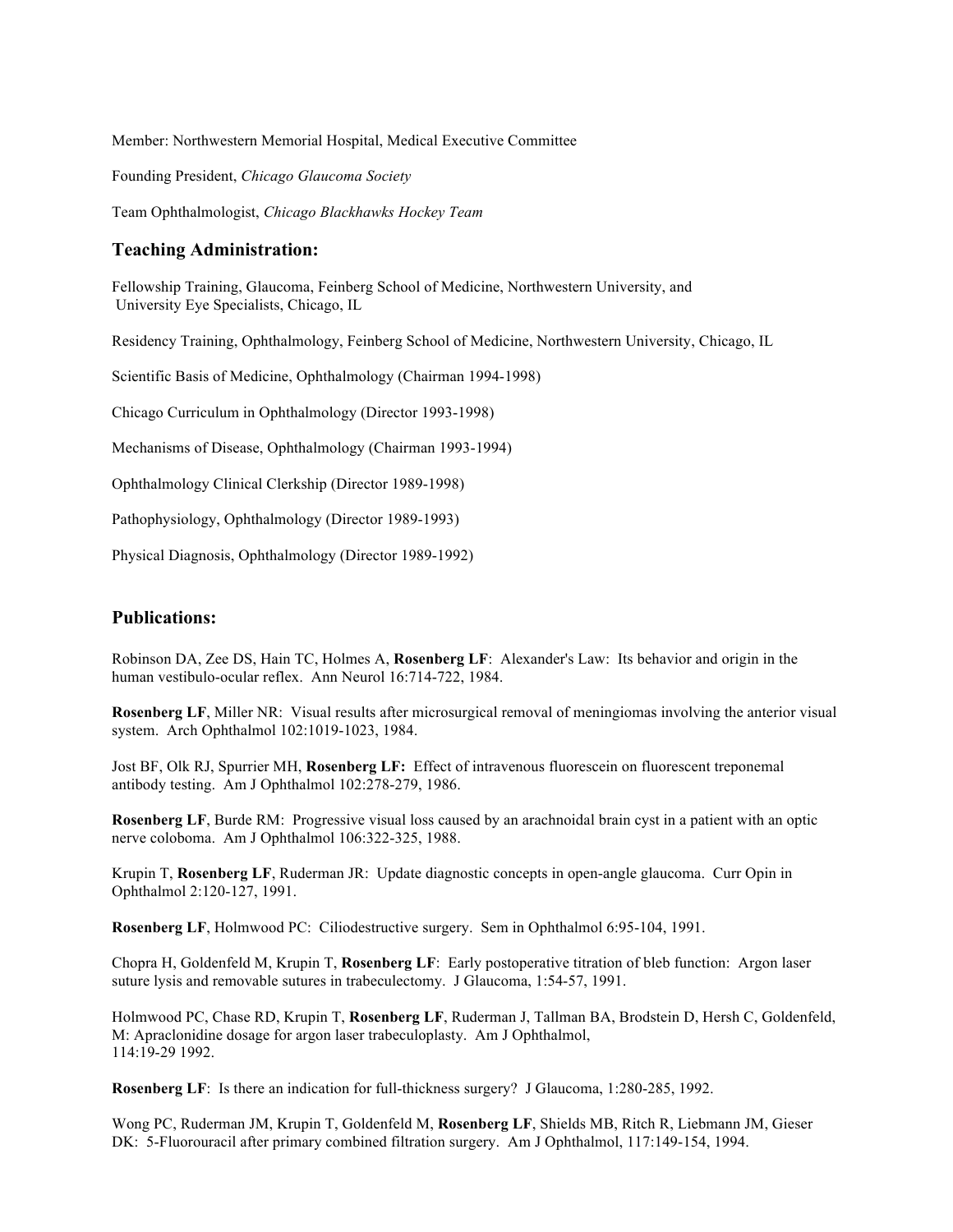Goldenfeld M, Krupin T, Ruderman JM, Wong PC, **Rosenberg LF**, Ritch R, Liebmann JM, Gieser DK: 5- Fluorouracil in initial trabeculectomy: A prospective, randomized study. Ophthalmology, 101:1024-1029, 1994.

Krupin Eye Valve Filtering Surgery Study Group: Krupin eye valve with disk for filtration surgery. Ophthalmology, 101:651-658, 1994.

Siegfried CJ, **Rosenberg LF**, Krupin T, Jampol LJ: Hypotony following glaucoma filtration surgery: mechanisms and incidence. J Glaucoma, 4:63-69, 1994.

**Rosenberg LF,** Burchfield JC, Krupin T, Bock Jr. CJ, Goldenfeld M, O'Grady RB: Cat model for intraocular pressure reduction after transscleral Nd:YAG cyclophotocoagulation. Curr Eye Res 14:255-261, 1994.

**Rosenberg LF**: Glaucoma: Early detection and therapy for prevention of visual loss. Am Family Physician 52:2289-2298,1995.

**Rosenberg LF**, Krupin T, Ruderman J, McDaniel DL, Siegfried C, Karalekas DP, Grewal RK, Gieser DK, Williams R: Apraclonidine and anterior segment laser surgery: Comparison of 0.5% versus 1.0% for prevention of postoperative intraocular pressure rise. Ophthalmology 102:1312-1318, 1995.

Krupin T, **Rosenberg LF**, Sandridge AL, Bock CJ Jr, Berman A, Ruderman JM: Effects of topical k-strophanthin on aqueous humor and corneal dynamics. J Glaucoma 4:327-333, 1995.

Siegfried CJ, Grewal RK, Karalekas D, **Rosenberg LF**, Krupin T: Marked intraocular pressure rise complicating intrableb autologous blood injection. Arch Ophthalmol 114:492, 1996.

**Rosenberg LF**, Siegfried CJ: Endophthalmitis associated with a releasable suture for Mitomycin trabeculectomy. Arch Ophthalmol 114:767, 1996.

Camras CB, the United States Latanaprost Study Group: Comparison of Latanoprost and Timolol in patients with ocular hypertension and glaucoma. Ophthalmology 103:138-147, 1996.

Weinberg DV, **Rosenberg LF**: Retina to retina adhesions following suprachoroidal hemorrhage. Br J Ophthalmol 80:674, 1996.

**Rosenberg LF**, Karalekas DP, Krupin T, Hyderi A: Cyclocryotherapy and noncontact Nd:YAG Laser Cyclphotocoagulation in cats. Inv Ophthalmol Vis Sci 37:2029-2036, 1996.

Wyse TB, Talluto DM, Krupin T, **Rosenberg LF**, Ruderman JM: Topical prostaglandins for glaucoma therapy. J Glaucoma 6:180-187, 1997.

Wyse TB, Talluto D, Krupin T, **Rosenberg LF**, Ruderman JM: Lantoprost: A review. Sem Ophthalmol 12:134- 142, 1997.

**Rosenberg LF**, Krupin T, Tang LQ, Hong PH, Ruderman JM: Additivity of systemic acetazolamide and topical dorzolamide for reduction of intraocular pressure and aqueous humor production. Ophthalmology 105:88-93, 1998.

Wyse T, Meyer M, Ruderman JM, Krupin T, Talluto T, Hernandez R, **Rosenberg LF:** Combined trabeculectomy and phacoemulsification: A one-site vs two-site approach. Am J Ophthalmol 125:334-339, 1998.

Krupin T, Liebmann JM, Greenfield DS, **Rosenberg LF**, Ritch R, Yang JW, and the Low Pressure Glaucoma Study Group: The Low-Pressure glaucoma treatment study: Study design and baseline characteristics of enrolled patients. Ophthalmology 112:376-385, 2005.

Greenfield DS, Liebman JM, Ritch R, and the Low Pressure Glaucoma Study Group: Visual field and intraocular pressure asymmetry in the low-pressure glaucoma treatment study. Ophthalmology 114:460-465, 2007.

Krupin T, Liebmann JM, Greenfield DS, Ritch R, Gardiner S, and the Low Pressure Glaucoma Study Group: A randomized trial of brimonidine versus timolol in preserving visual function: results from the Low-Pressure